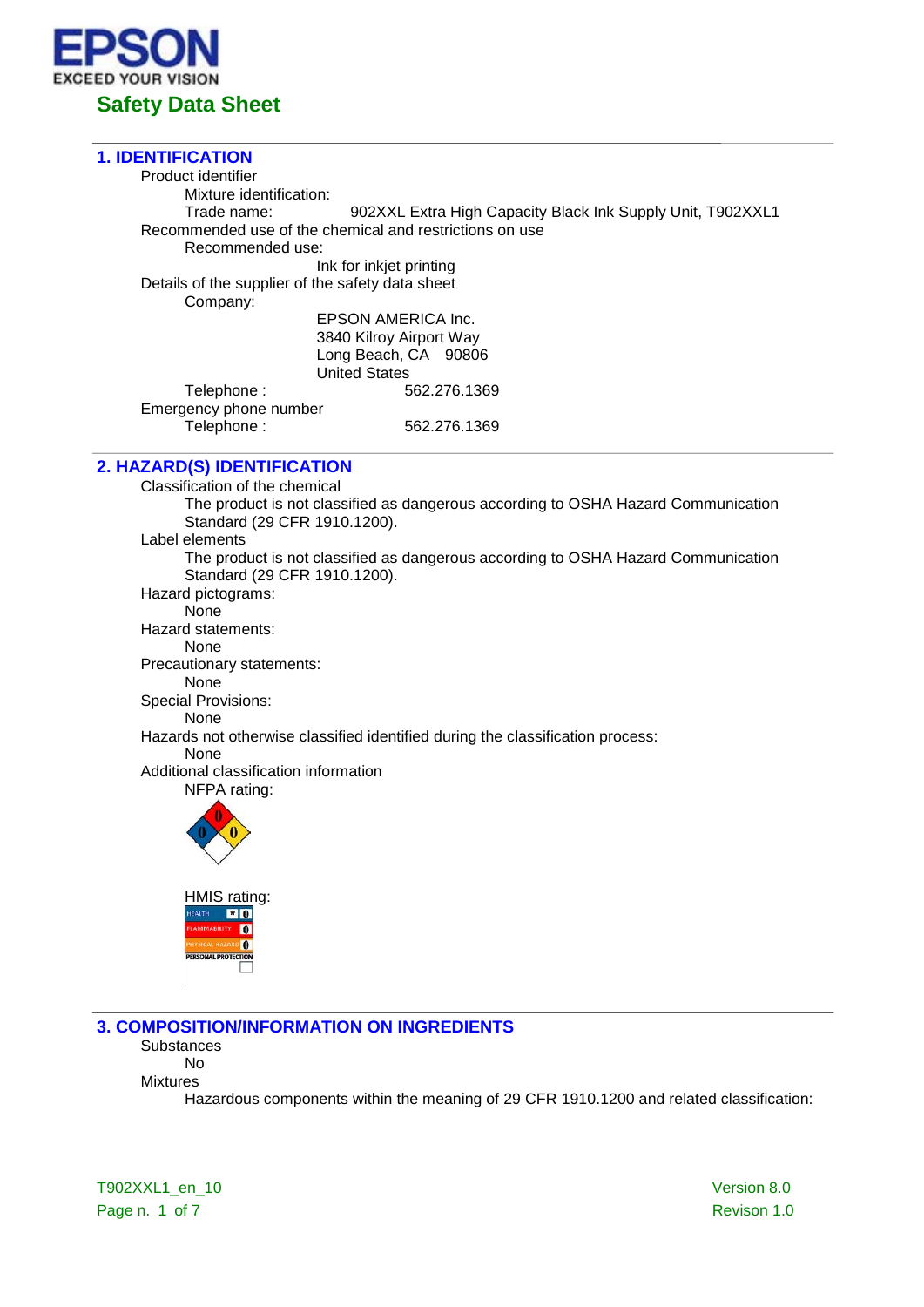

| Qty            | <b>Name</b>                                                                              | <b>Ident. Number</b>            |                                                                          | <b>Classification</b>                                                                                                          |
|----------------|------------------------------------------------------------------------------------------|---------------------------------|--------------------------------------------------------------------------|--------------------------------------------------------------------------------------------------------------------------------|
| 65%<br>80%     | Water                                                                                    | CAS:<br>EC:                     | 7732-18-5<br>231-791-2                                                   | The product is not classified as<br>dangerous according to OSHA<br><b>Hazard Communication Standard</b><br>(29 CFR 1910.1200). |
| $5% -$<br>7%   | Carbon black                                                                             | CAS:<br>EC:                     | 1333-86-4<br>215-609-9                                                   | The product is not classified as<br>dangerous according to OSHA<br><b>Hazard Communication Standard</b><br>(29 CFR 1910.1200). |
| $5\%$ ~<br>7%  | Glycerol                                                                                 | CAS:<br>EC:                     | $56 - 81 - 5$<br>200-289-5                                               | The product is not classified as<br>dangerous according to OSHA<br><b>Hazard Communication Standard</b><br>(29 CFR 1910.1200). |
| $3% -$<br>5%   | 2-[2-(2-butoxyethoxy)et<br>hoxy]ethanol; TEGBE;<br>triethylene glycol<br>monobutyl ether | Index<br>number:<br>CAS:<br>EC: | 603-183-00-0<br>143-22-6<br>205-592-6<br>REACH No.: 01-21194751<br>07-38 | ♦<br>A.3/1 Eye Dam. 1 H318                                                                                                     |
| 0.5%<br>$~1\%$ | <b>Triethanol amine</b>                                                                  | CAS:<br>EC:                     | $102 - 71 - 6$<br>203-049-8                                              | The product is not classified as<br>dangerous according to OSHA<br><b>Hazard Communication Standard</b><br>(29 CFR 1910.1200). |

## **4. FIRST-AID MEASURES**

Description of necessary measures

In case of skin contact:

Wash with plenty of water and soap.

In case of eyes contact:

In case of contact with eyes, rinse immediately with plenty of water and seek medical advice. In case of Ingestion:

Do not under any circumstances induce vomiting. OBTAIN A MEDICAL EXAMINATION IMMEDIATELY.

In case of Inhalation:

Remove casualty to fresh air and keep warm and at rest.

Most important symptoms/effects, acute and delayed

None

Indication of immediate medical attention and special treatment needed Treatment:

None

# **5. FIRE-FIGHTING MEASURES**

Suitable extinguishing media: Water. Carbon dioxide (CO2). Unsuitable extinguishing media: None in particular. Specific hazards arising from the chemical Do not inhale explosion and combustion gases. Burning produces heavy smoke. Hazardous combustion products: None Explosive properties: No data available Oxidizing properties: No data available

T902XXL1\_en\_10 Version 8.0 Page n. 2 of 7 Revison 1.0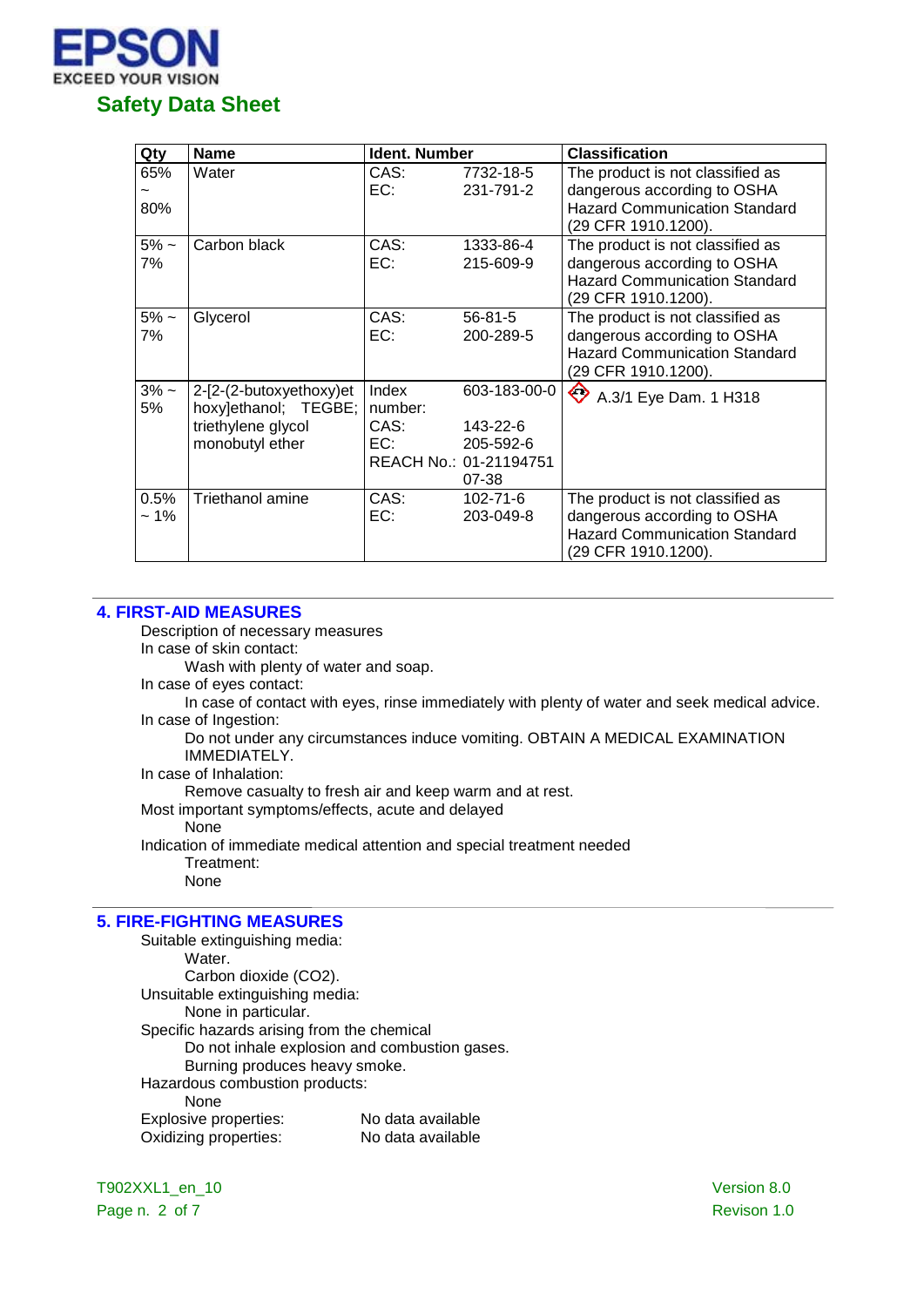

Special protective equipment and precautions for fire-fighters

Use suitable breathing apparatus .

Collect contaminated fire extinguishing water separately. This must not be discharged into drains.

Move undamaged containers from immediate hazard area if it can be done safely.

# **6. ACCIDENTAL RELEASE MEASURES**

Personal precautions, protective equipment, and emergency procedures

Wear personal protection equipment.

Remove all sources of ignition.

Wear breathing apparatus if exposed to vapours/dusts/aerosols.

Provide adequate ventilation.

Remove persons to safety.

Use appropriate respiratory protection.

See protective measures under point 7 and 8.

Methods and materials for containment and cleaning up

Wash with plenty of water.

# **7. HANDLING AND STORAGE**

Precautions for safe handling Avoid contact with skin and eyes, inhalation of vapours and mists. Do not use on extensive surface areas in premises where there are occupants. Do not eat or drink while working. See also section 8 for recommended protective equipment. Conditions for safe storage, including any incompatibilities Keep away from food, drink and feed. Incompatible materials: None in particular. Instructions as regards storage premises: Adequately ventilated premises. Storage temperature: Store at ambient temperature.

# **8. EXPOSURE CONTROLS/PERSONAL PROTECTION**

Control parameters Carbon black - CAS: 1333-86-4 - OEL Type: ACGIH - LTE(8h): 3 mg/m3 - OEL Type: OSHA - LTE: 3.5 mg/m3 Glycerol - CAS: 56-81-5 - OEL Type: OSHA - LTE: 5 mg/m3 - OEL Type: OSHA - LTE: 15 mg/m3 DNEL Exposure Limit Values No data available PNEC Exposure Limit Values 2-[2-(2-butoxyethoxy)ethoxy]ethanol; TEGBE; triethylene glycol monobutyl ether - CAS: 143-22-6 Target: Fresh Water - Value: 1.5 mg/l Target: Freshwater sediments - Value: 5.77 mg/kg Target: Marine water - Value: 0.15 mg/l Target: Marine water sediments - Value: 0.13 mg/kg Target: Microorganisms in sewage treatments - Value: 200 mg/l Appropriate engineering controls: None Individual protection measures

T902XXL1\_en\_10 Version 8.0 Page n. 3 of 7 Revison 1.0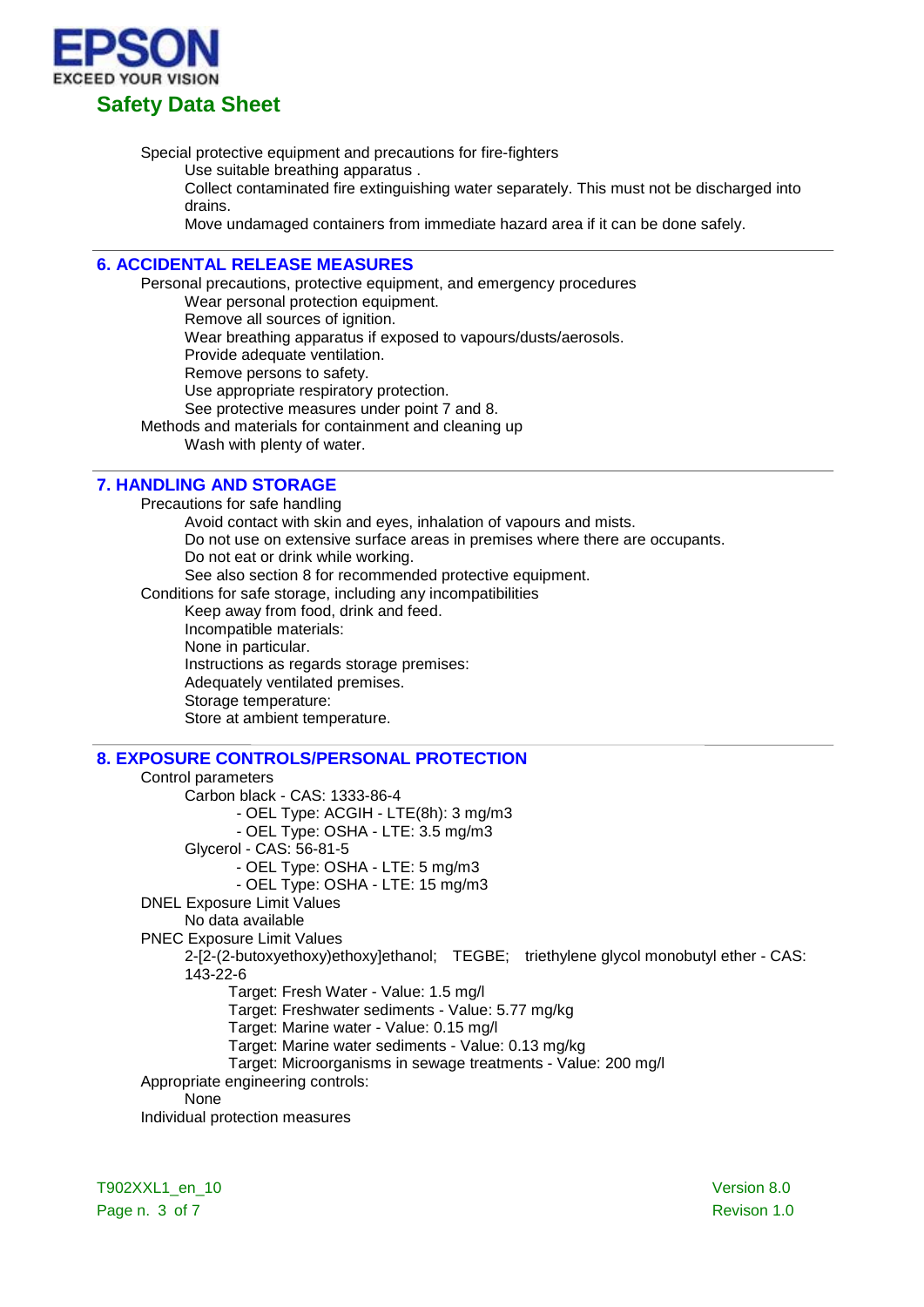

Eye protection: Not needed for normal use. Anyway, operate according good working practices. Protection for skin: No special precaution must be adopted for normal use. Protection for hands: Not needed for normal use. Respiratory protection: Not needed for normal use. Thermal Hazards: None

# **9. PHYSICAL AND CHEMICAL PROPERTIES**

| Appearance and colour:                                          | <b>Black Liquid</b> |
|-----------------------------------------------------------------|---------------------|
| Odour:                                                          | Slightly            |
| Odour threshold:                                                | No data available   |
| pH:                                                             | $8.4 - 9.4$         |
| Melting point / freezing point:                                 | No data available   |
| Initial boiling point and boiling range:                        | No data available   |
| Flash point:                                                    | No data available   |
| Evaporation rate:                                               | No data available   |
| Solid/gas flammability:                                         | No data available   |
| Upper/lower flammability or explosive limits: No data available |                     |
| Vapour pressure:                                                | No data available   |
| Vapour density:                                                 | No data available   |
| Relative density:                                               | No data available   |
| Solubility in water:                                            | Complete            |
| Solubility in oil:                                              | No data available   |
| Partition coefficient (n-octanol/water):                        | No data available   |
| Auto-ignition temperature:                                      | No data available   |
| Decomposition temperature:                                      | No data available   |
| Viscosity:                                                      | No data available   |
| Miscibility:                                                    | No data available   |
| Fat Solubility:                                                 | No data available   |
| Conductivity:                                                   | No data available   |

# **10. STABILITY AND REACTIVITY**

Reactivity Stable under normal conditions Chemical stability Stable under normal conditions Possibility of hazardous reactions None Conditions to avoid Stable under normal conditions. Incompatible materials None in particular. Hazardous decomposition products None.

# **11. TOXICOLOGICAL INFORMATION**

Toxicological information of the product: No data available Toxicological information of the main substances found in the mixture: Carbon black - CAS: 1333-86-4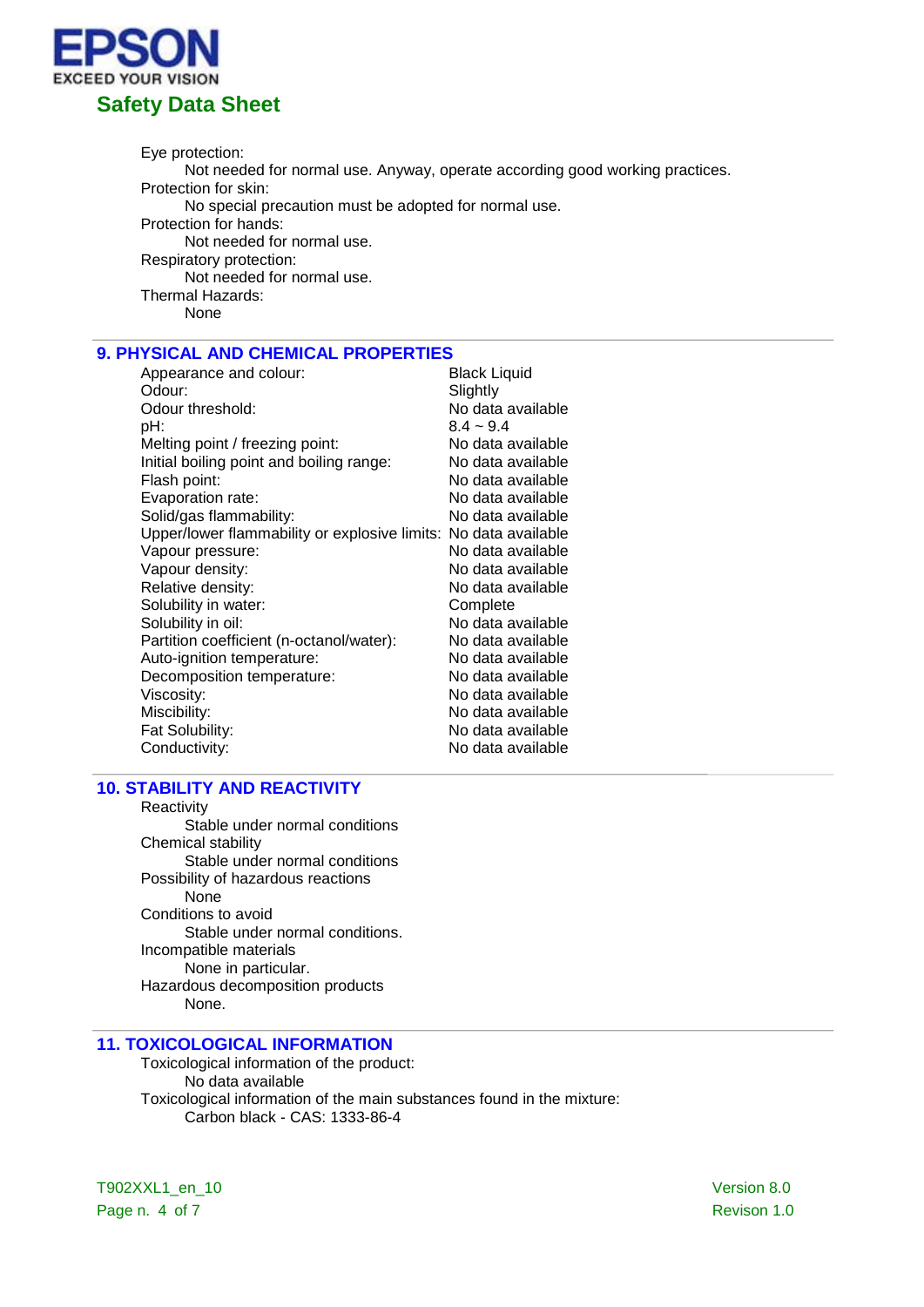

#### a) acute toxicity:

Test: LD50 - Route: Dermal - Species: Rabbit > 3 g/kg - Source: Acute Toxicity Data. Journal of the American College of Toxicology, Part B. Vol. 15

Test: LD50 - Route: Oral - Species: Rat > 15400 mg/kg - Source: Acute Toxicity Data. Journal of the American College of Toxicology, Part B. Vol. 15

Glycerol - CAS: 56-81-5

a) acute toxicity:

Test: LD50 - Route: Oral - Species: Guinea pig = 7750 mg/kg - Source: Journal of Industrial Hygiene and Toxicology. Vol. 23, Pg. 259, 1941

Test: LDLo - Route: Oral - Species: Human = 1428 mg/kg - Source: "Toxicology of Drugs and Chemicals," Deichmann, W.B., New York, Academic Press, Inc., 1969Vol. -, Pg. 288, 1969.

2-[2-(2-butoxyethoxy)ethoxy]ethanol; TEGBE; triethylene glycol monobutyl ether - CAS: 143-22-6

a) acute toxicity:

Test: LD50 - Route: Dermal - Species: Rabbit = 3.54 ml/kg - Source: American Industrial Hygiene Association Journal. Vol. 23, Pg. 95, 1962. Test: LD50 - Route: Oral - Species: Rat = 5300 mg/kg - Source: Office of Toxic

Substances Report. Vol. OTS,

Triethanol amine - CAS: 102-71-6

a) acute toxicity:

Test: LD50 - Route: Oral - Species: Guinea pig = 2200 mg/kg - Source: "Toxicometric Parameters of Industrial Toxic Chemicals Under Single Exposure," Izmerov, N.F., et al., Moscow, Centre of International Projects, GKNT, 1982Vol. -, Pg. 114, 1982. Test: LD50 - Route: Oral - Species: Mouse = 5846 mg/kg - Source: Science Reports of the Research Institutes, Tohoku University, Series C: Medicine. Vol. 36(1-4), Pg. 10, 1989.

Carbon black - CAS: 1333-86-4

With excessive exposure, carbon black has been listed as a possible human carcinogen. However, as engineered within this ink cartridge, emissions to air of carbon black during normal printing use have not been found. IARC, the International Agency for Research on Cancer, has found printing inks to be not classifiable as human carcinogens.

Substance(s) listed on the NTP report on Carcinogens:

#### None.

Substance(s) listed on the IARC Monographs:

Carbon black - Group 2B

Triethanol amine - Group 3.

Substance(s) listed as OSHA Carcinogen(s): None.

Substance(s) listed as NIOSH Carcinogen(s):

None.

# **12. ECOLOGICAL INFORMATION**

#### **Ecotoxicity**

Adopt good working practices, so that the product is not released into the environment. No data available

Persistence and degradability No data available Bioaccumulative potential No data available Mobility in soil No data available Other adverse effects None

T902XXL1\_en\_10 Version 8.0 Page n. 5 of 7 Revison 1.0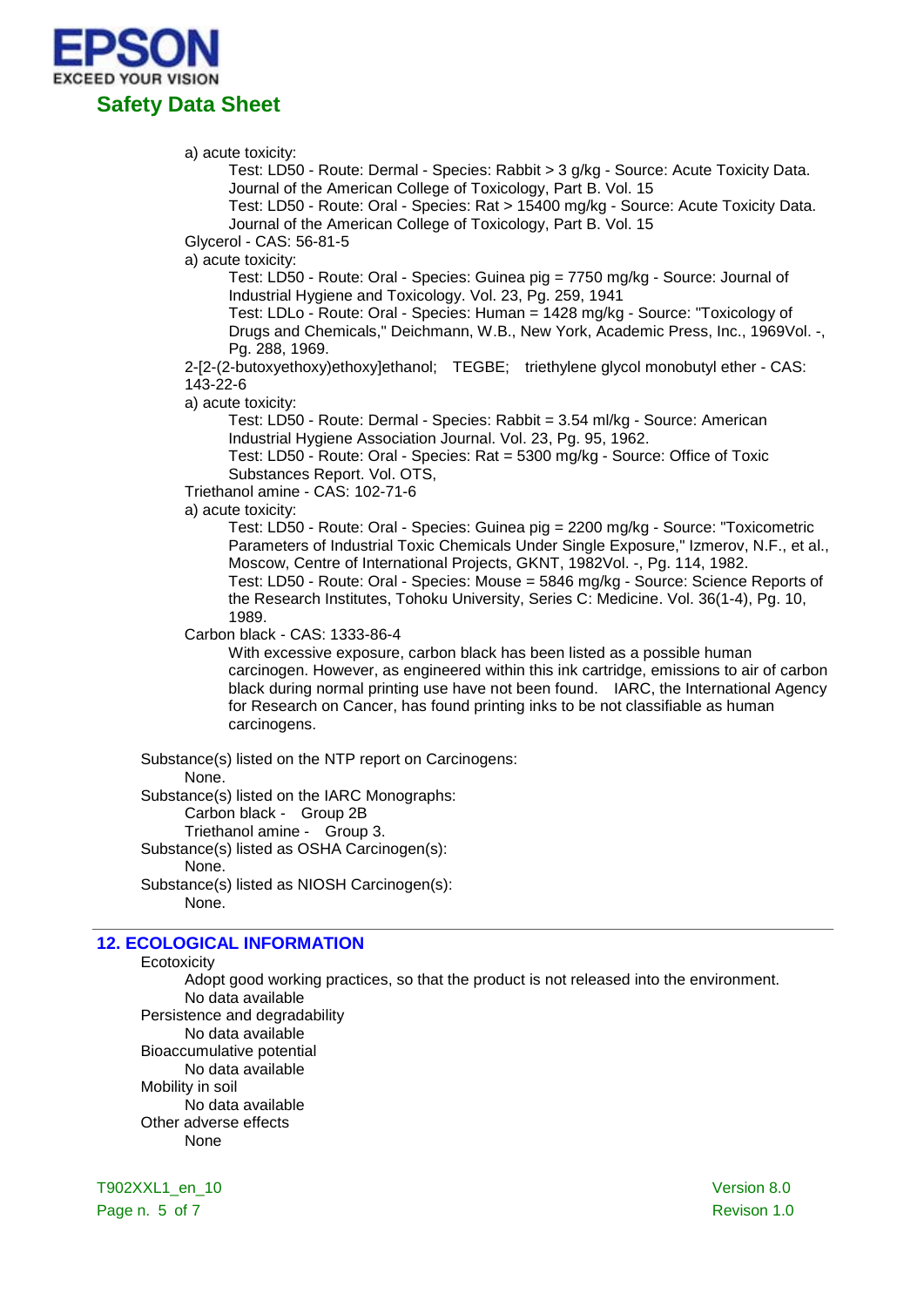

#### **13. DISPOSAL CONSIDERATIONS**

Waste treatment and disposal methods

Recover if possible. In so doing, comply with the local and national regulations currently in force.

# **14. TRANSPORT INFORMATION**

UN number Not classified as dangerous in the meaning of transport regulations. UN proper shipping name No data available Transport hazard class(es) No data available Packing group No data available Environmental hazards No data available Transport in bulk (according to Annex II of MARPOL 73/78 and the IBC Code) No data available Special precautions No data available

## **15. REGULATORY INFORMATION**

USA - Federal regulations

- TSCA Toxic Substances Control Act
	- TSCA inventory: all the components are listed on the TSCA inventory. TSCA listed substances:

Isothiazolinone derivatives is listed in TSCA §5(a) - Proposed SNUR.

- SARA Superfund Amendments and Reauthorization Act
	- Section 302 Extremely Hazardous Substances: no substances listed.

Section 304 – Hazardous substances: no substances listed.

Section 313 – Toxic chemical list: 2-[2-(2-butoxyethoxy)ethoxy]ethanol; TEGBE; triethylene glycol monobutyl ether.

- CERCLA Comprehensive Environmental Response, Compensation, and Liability Act Substance(s) listed under CERCLA: 2-[2-(2-butoxyethoxy)ethoxylethanol; TEGBE; triethylene glycol monobutyl ether.
- CAA Clean Air Act CAA listed substances: Glycerol is listed in CAA Section 111 2-[2-(2-butoxyethoxy)ethoxy]ethanol; TEGBE; triethylene glycol monobutyl ether is listed in CAA Section 112, Section 112(b) - HON.
- CWA Clean Water Act CWA listed substances: None.

USA - State specific regulations

California Proposition 65

Substance(s) listed under California Proposition 65: None.

Massachusetts Right to know

Substance(s) listed under Massachusetts Right to know: Carbon black.

New Jersey Right to know Substance(s) listed under New Jersey Right to know: Carbon black